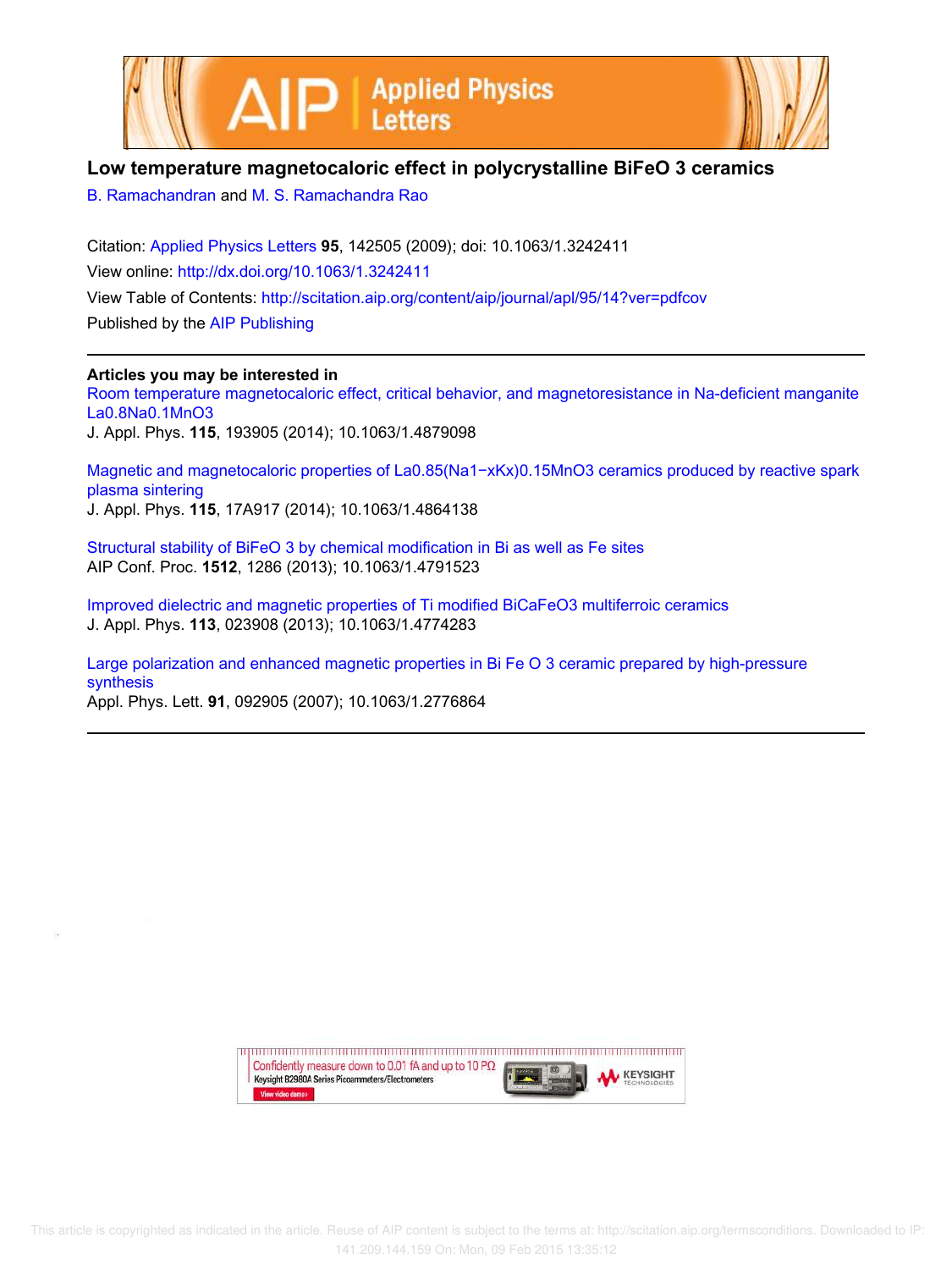## **Low temperature magnetocaloric effect in polycrystalline BiFeO<sub>3</sub> ceramics**

B. Ramachandran and M. S. Ramachandra Rao<sup>a)</sup>

*Nano Functional Materials Technology Centre, Materials Science Research Centre and Department of Physics, Indian Institute of Technology Madras, Chennai-600 036, Tamil Nadu, India*

Received 29 August 2009; accepted 4 September 2009; published online 7 October 2009-

We report on the structural, thermal, and magnetic properties of polycrystalline  $BiFeO<sub>3</sub>$  synthesized by sol-gel route. Powder x-ray diffraction data of the  $BiFeO_3$  sample was refined with rhombohedral structure with space group *R*3*c*. Magnetization and coercive field measurements showed weak ferromagnetic nature below 10 K. We also investigated the low temperature magnetocaloric effect in polycrystalline  $BiFeO<sub>3</sub>$  ceramics. The anomalies observed in the magnetic entropy change of the  $B$ iFeO<sub>3</sub> ceramics were close to that of low temperature phase transitions. The combined relative errors in the magnetic entropy change are found to vary from 4% to 15% with increase in temperature. © 2009 American Institute of Physics. [doi:10.1063/1.3242411]

Magnetoelectric (ME) multiferroics<sup>1</sup> are technologically and scientifically promising because of their potential applications in data storage, spin valves, spintronics, and microelectronic devices.<sup>2-4</sup> BiFeO<sub>3</sub> (BFO) is a single phase multiferroic, among the few reported so far, and it has great potential for practical applications exhibiting ferroelectricity with high Curie temperature<sup>5,6</sup>  $(T_c \approx 1083-1103 \text{ K})$ , and antiferromagnetic properties below  $T_N \approx 625-643$  K.<sup>5–7</sup> At the same time, BFO is a model ME perovskite because it presents a number of attractive distinct features compared to other MEs: simple chemical formula, exchange interactions in the Fe<sup>3+</sup> sublattice, and the stereo-chemically active  $6s^2$ lone pair of  $Bi^{3+}$ , which is the origin of ferroelectricity.<sup>8</sup>

Recent work aimed at studying the rare earth elements doped in to multiferroic manganite compounds $9-13$  and many interesting effects have been shown on the magnetic properties, some focusing on the magnetocaloric effect (MCE). The MCE is intrinsic to magnetic solids and is induced via the coupling of the magnetic sublattice with the magnetic field, which alters the magnetic part of the entropy due to a corresponding change in the magnetic field.<sup>14</sup> Thus one of the main goals of the recent studies on MCE is to find useful magnetic materials, which have a large entropy change at low applied magnetic fields for magnetic refrigeration applications. $^{13}$  In this work, we report on the structural, thermal, and magnetic properties of the polycrystalline BFO sample. Particularly, we are interested in studying the nature of the magnetic interactions and the magnetic entropy change,  $\Delta S_M(T)_{\Delta H}$ , in this sample.

We have synthesized  $BiFeO<sub>3</sub>$  by ethanol mediated solgel process. Bismuth nitrate and iron nitrate (1.05:1 ratio) were dissolved in 100 ml ethanol. 5 ml  $HNO<sub>3</sub>$  and  $H<sub>2</sub>O<sub>2</sub>$ were subsequently added to the above solution with stirring. The solution was then refluxed for about 2 h after stirring the solution for 30 min. The precursor powders thus obtained were heated at different temperatures  $(550-650 \degree C)$  for different durations  $(1-5 h)$ . The powder x-ray diffraction  $(XRD)$ data of the samples were collected using a PANalytical  $X'$ Pert Pro x-ray diffractometer with Cu  $K\alpha$  radiation. Phase pure BFO powders were obtained at a calcination temperature of 600 °C for 1 h. Finally, BFO powder was made in to

12 mm diameter pellets with 2 mm thickness and then sintered at 850 °C for 6 h. Crystal structure refinements were carried out using general structure analysis system.<sup>15</sup> Morphology and composition analysis of the sample were studied using field emission scanning electron microscope (FESEM) and energy dispersive x-ray analysis (EDX). Thermal properties of the sample were carried out using commercial differential thermal analysis (DTA) and differential scanning calorimetry (DSC). The magnetization data of the samples were measured using physical property measurement system (PPMS, Quantum Design, USA).

The phase formation of  $BiFeO<sub>3</sub>$  was confirmed by XRD. XRD patterns revealed that the calcined sample was polycrystalline in nature and the peak positions were in good agreement with those of  $BiFeO<sub>3</sub>$  diffraction peaks.<sup>16</sup> BFO sample sintered at  $850 \degree C$  was found to be phase pure and polycrystalline in nature. Figure 1 shows the results of the Rietveld refinements of the XRD data of BFO sintered at 850 °C for 6 h. The refinement was carried out using the rhombohedral crystal system with *R*3*c* space group. The difference profile (Diff.) between the observed (Obs.) and calculated (Calc.) diffraction patterns is shown at the bottom of the plot. A good fit was obtained with *R* factors, *Rwp* =7.1%,  $Rp = 5.3%$ , and  $\chi^2 = 1.951$ . The refined lattice constants and volume of the unit cell are  $a=b=5.581$  Å,  $c$ 



FIG. 1. (Color online) The Rietveld analysis of the XRD pattern of  $BiFeO<sub>3</sub>$ sample. The difference between observed (Obs.) and calculated (Calc.) pattern is shown in the below these Obs. and Calc patterns. Inset shows FESEM image of BFO ceramics.

a)Electronic mail: msrrao@iitm.ac.in.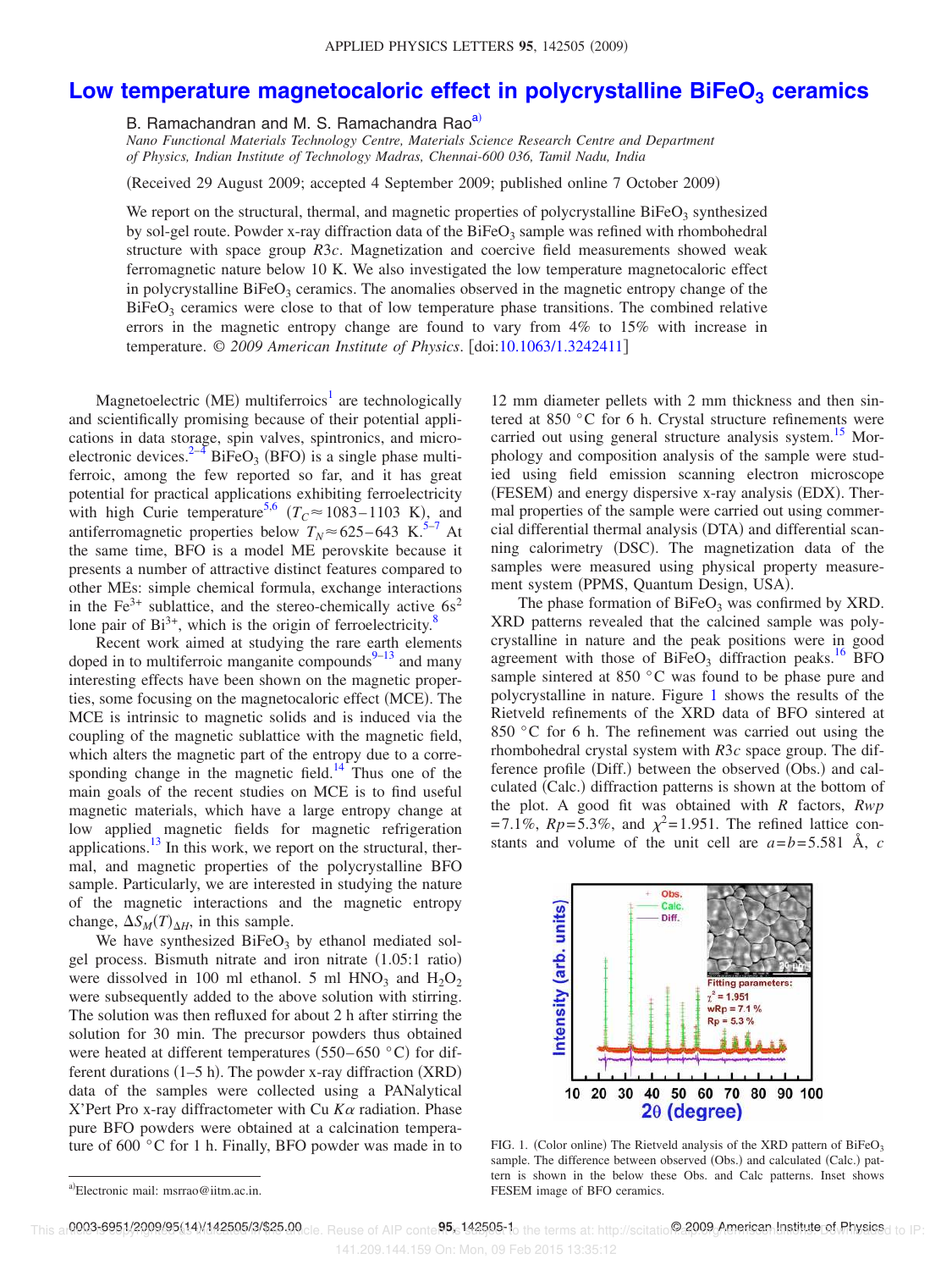

FIG. 2. (Color online) DSC and DTA analysis of polycrystalline BFO sample. Inset shows low temperature DSC analysis of BFO.

 $=13.879$  Å, and  $V=432.3$  Å<sup>3</sup>, respectively. The sintering density of BFO pellet was found to be  $\sim$ 90% of its theoretical density. FESEM image (inset of Fig. 1) of the BFO pellet shows the presence of micro grains with sizes  $\sim$  10 to 30  $\mu$ m. EDX analysis of BiFeO<sub>3</sub> sample showed a Bi: Fe ratio of approximately 1:1.

High temperature DSC of BFO (Fig. 2) shows phase transition at 644 K, which corresponds to the Néel temperature. DTA measurement on BFO sample reveals four sharp peaks exist at 1100, 1190, 1226, and 1255 K. The first peak corresponds to the well known ferroelectric to paraelectric transition temperature (or  $\alpha$  to  $\beta$  phase transition). The second transition is related to  $\beta$  to  $\gamma$  phase transition (ferroelastic transition), which happens at low temperature, 1190 K. The other two transitions correspond to decomposition temperatures of BFO, which occur at higher temperatures, 1226 and 1255 K. A similar behavior was reported by Palai *et al.*<sup>17</sup> We also observed the expected antiferromagnetic to spin glass transition from strong specific heat anomaly at around 251 K in low temperature DSC measurement, which is shown in the inset of Fig. 2.

Zero field cooled (ZFC) and field cooled (FC) magnetization measurements of polycrystalline BFO sample were measured at a magnetic field of 50 Oe in temperature range of 2–300 K (Fig. 3). In the measured temperature range of 300–250 K, ZFC and FC magnetization values decrease with the decrease in the temperature, which shows conventional antiferromagnetic nature. The ZFC and FC curves show small anomaly at around 250 K, which reveals the spin glass transition in polycrystalline BFO sample and which is also seen in the low temperature DSC measurement (inset of Fig.  $2$ ). At 150 K, a small anomaly is seen, which may be due to





FIG. 4. (Color online) Magnetization vs magnetic field curves of BFO sample in a magnetic field of 1 T at 2 and 300 K. Top inset shows high magnetic field (5 T) M-*H* plots of BFO sample at 2 and 300 K, and bottom inset shows coercive field  $(H_c)$  vs temperature of BFO sample.

spin reorientation as seen in BFO single crystal $18$  and orthoferrites.<sup>19,20</sup> Both ZFC and FC curves show sudden jump in magnetization below 10 K, indicating a weak ferromagnetic nature in polycrystalline BFO. Figure 4 shows magnetization  $(M)$  versus magnetic field  $(H)$  of BFO sample measured at 2 and 300 K. At room temperature, the magnetization curve shows antiferromagnetic nature. At 2 K, the magnetization curve exhibits weak ferromagnetism with a coercive field of 2433 Oe and it does not saturate even at a field of  $5$  T (top inset of Fig. 4). We also observed that the coercive field increases gradually below 150 K, which reaches the high value of 2433 Oe at 2 K (bottom inset of Fig. 4). Similar behavior was earlier observed in single crystal BFO by Singh *et al.*<sup>18</sup> However the observed coercive fields in this polycrystalline BFO sample are higher than that of BFO single crystal.

The magnetic entropy change,  $\Delta S_M(T = T_{av})_{\Delta H}$  for an average temperature  $T_{av} = (T_u + T_l)/2$  from the two magnetization isotherms measured at  $T_u$  and  $T_l$  in a magnetic field changing by  $\Delta H = H_F - H_I$  at a constant step  $\delta H$  is given by the following equation:

$$
\Delta S_M(T_{\text{av}})_{\Delta H} = \frac{\delta H}{2\delta T} \left( \delta M_1 + 2 \sum_{k=2}^{n-1} \delta M_k + \delta M_n \right),
$$

where  $\delta M_k = [M(T_u)_k - M(T_l)_k]$  is the difference in the magnetization at  $T_u$  and  $T_l$ ,  $\delta T = T_u - T_l$  is the temperature difference between the two isotherms and *n* is number of points.

Magnetic entropy change  $\Delta S_M(T=T_{av})_{\Delta H}$  was evaluated from the magnetization data of BFO sample for the magnetic field change  $(\Delta H = 8T)$  in the temperature range of 15–280 K in the step in  $\delta T = 5$  K using constant  $\delta H = 402$  Oe and *n*  $=$  200 (inset of Fig. 5). Both the magnetic entropy change  $\Delta S_M(T_{av})_{\Delta H}$  and the combined error in the magnetic entropy change of polycrystalline BFO sample are presented in Fig. 5. We observed five peaks in the magnetic entropy change  $\Delta S_M(T_{av})_{\Delta H}$  and each of them corresponds to low temperature transitions, which can be identified from elastic and electrical anomalies in BFO single crystal and ceramics reported by Redfern *et al.*<sup>21</sup> The observed peaks at 250 and 150 K correspond to antiferromagnetic to spin glass transition and spin reorientation as mentioned earlier. The other three peaks at 223, 178, and 38 K are identified as phase transitions, which are (i) magnetic, glassy, and also weakly coupled with polarization, (ii) magnetoelastic with small